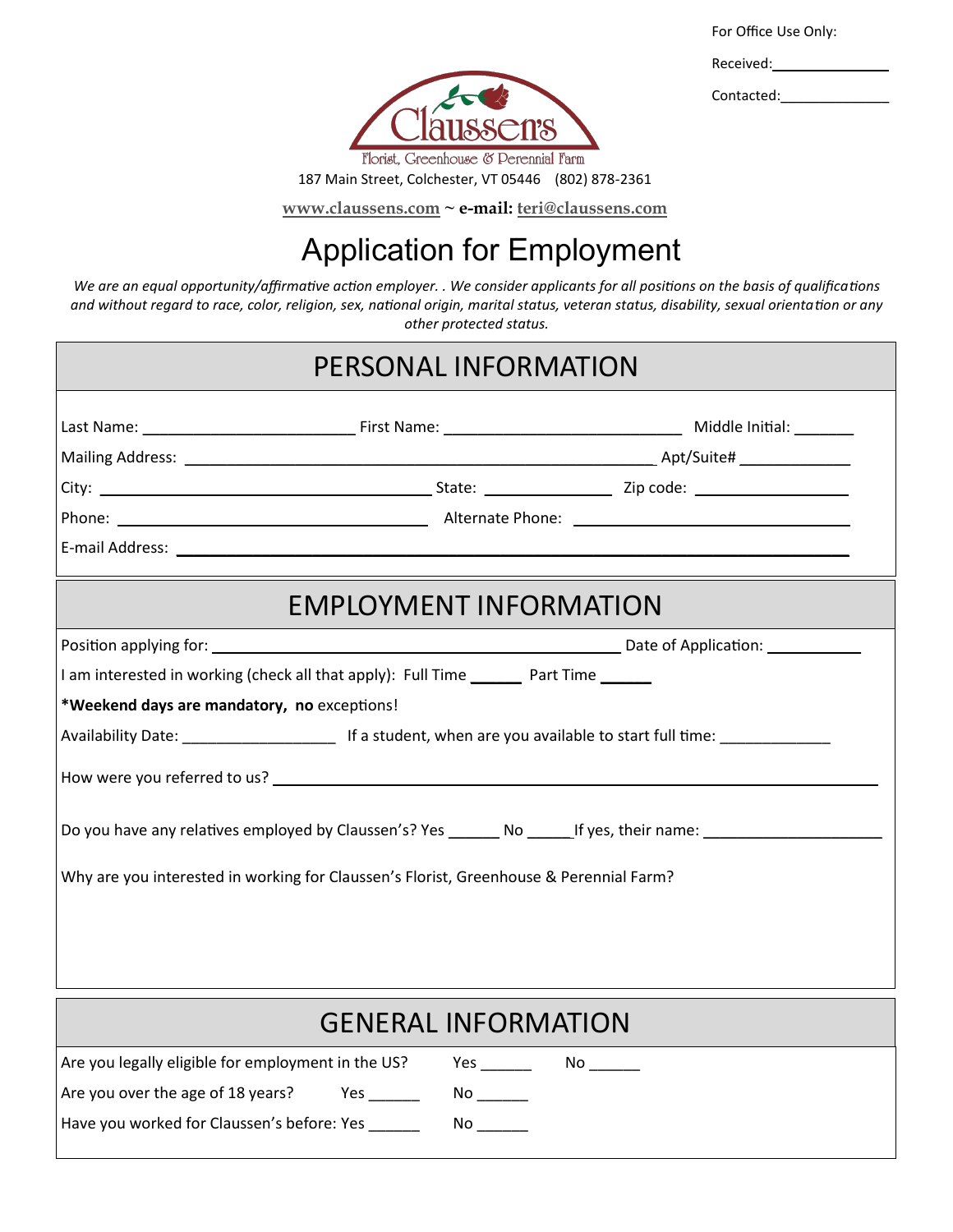| <b>EDUCATION HISTORY</b>                           |                              |                                                                                                                                                                                                                                |                               |                                       |                      |  |  |  |
|----------------------------------------------------|------------------------------|--------------------------------------------------------------------------------------------------------------------------------------------------------------------------------------------------------------------------------|-------------------------------|---------------------------------------|----------------------|--|--|--|
| Level:                                             | Name & Location<br>of School | Course of Study:                                                                                                                                                                                                               | # of Years<br>Completed       | <b>Year Graduated</b>                 | Degree or<br>Diploma |  |  |  |
| <b>High School</b>                                 |                              |                                                                                                                                                                                                                                |                               |                                       |                      |  |  |  |
| Vocational,<br>Technical or<br>Junior College      |                              |                                                                                                                                                                                                                                |                               |                                       |                      |  |  |  |
| College /<br>University                            |                              |                                                                                                                                                                                                                                |                               |                                       |                      |  |  |  |
| Licenses or<br>Certificates                        |                              |                                                                                                                                                                                                                                |                               |                                       |                      |  |  |  |
| Other                                              |                              |                                                                                                                                                                                                                                |                               |                                       |                      |  |  |  |
|                                                    | <b>EMPLOYMENT HISTORY</b>    |                                                                                                                                                                                                                                |                               |                                       |                      |  |  |  |
| Please list present or most recent employer first. |                              |                                                                                                                                                                                                                                |                               |                                       |                      |  |  |  |
|                                                    |                              |                                                                                                                                                                                                                                |                               | Telephone:( )                         |                      |  |  |  |
|                                                    |                              |                                                                                                                                                                                                                                |                               |                                       |                      |  |  |  |
|                                                    |                              |                                                                                                                                                                                                                                |                               |                                       |                      |  |  |  |
|                                                    |                              |                                                                                                                                                                                                                                |                               |                                       |                      |  |  |  |
|                                                    |                              |                                                                                                                                                                                                                                |                               | May We Contact this employer:         |                      |  |  |  |
|                                                    |                              |                                                                                                                                                                                                                                |                               |                                       |                      |  |  |  |
|                                                    |                              |                                                                                                                                                                                                                                |                               | Telephone:( )                         |                      |  |  |  |
|                                                    |                              |                                                                                                                                                                                                                                |                               |                                       |                      |  |  |  |
|                                                    |                              |                                                                                                                                                                                                                                |                               |                                       |                      |  |  |  |
|                                                    |                              | Name of supervisor: Name of supervisor and the supervisor of the supervisor of the supervisor of the supervisor                                                                                                                |                               | Reason for Leaving: _________________ |                      |  |  |  |
|                                                    |                              | Job Title: And The Commission of the Commission of the Commission of the Commission of the Commission of the Commission of the Commission of the Commission of the Commission of the Commission of the Commission of the Commi |                               | May We Contact this employer:         |                      |  |  |  |
|                                                    |                              |                                                                                                                                                                                                                                |                               |                                       |                      |  |  |  |
|                                                    |                              |                                                                                                                                                                                                                                | Telephone:( )                 |                                       |                      |  |  |  |
|                                                    |                              |                                                                                                                                                                                                                                |                               |                                       |                      |  |  |  |
|                                                    |                              |                                                                                                                                                                                                                                |                               |                                       |                      |  |  |  |
|                                                    |                              |                                                                                                                                                                                                                                |                               |                                       |                      |  |  |  |
|                                                    |                              |                                                                                                                                                                                                                                | May We Contact this employer: |                                       |                      |  |  |  |
|                                                    |                              |                                                                                                                                                                                                                                |                               |                                       |                      |  |  |  |